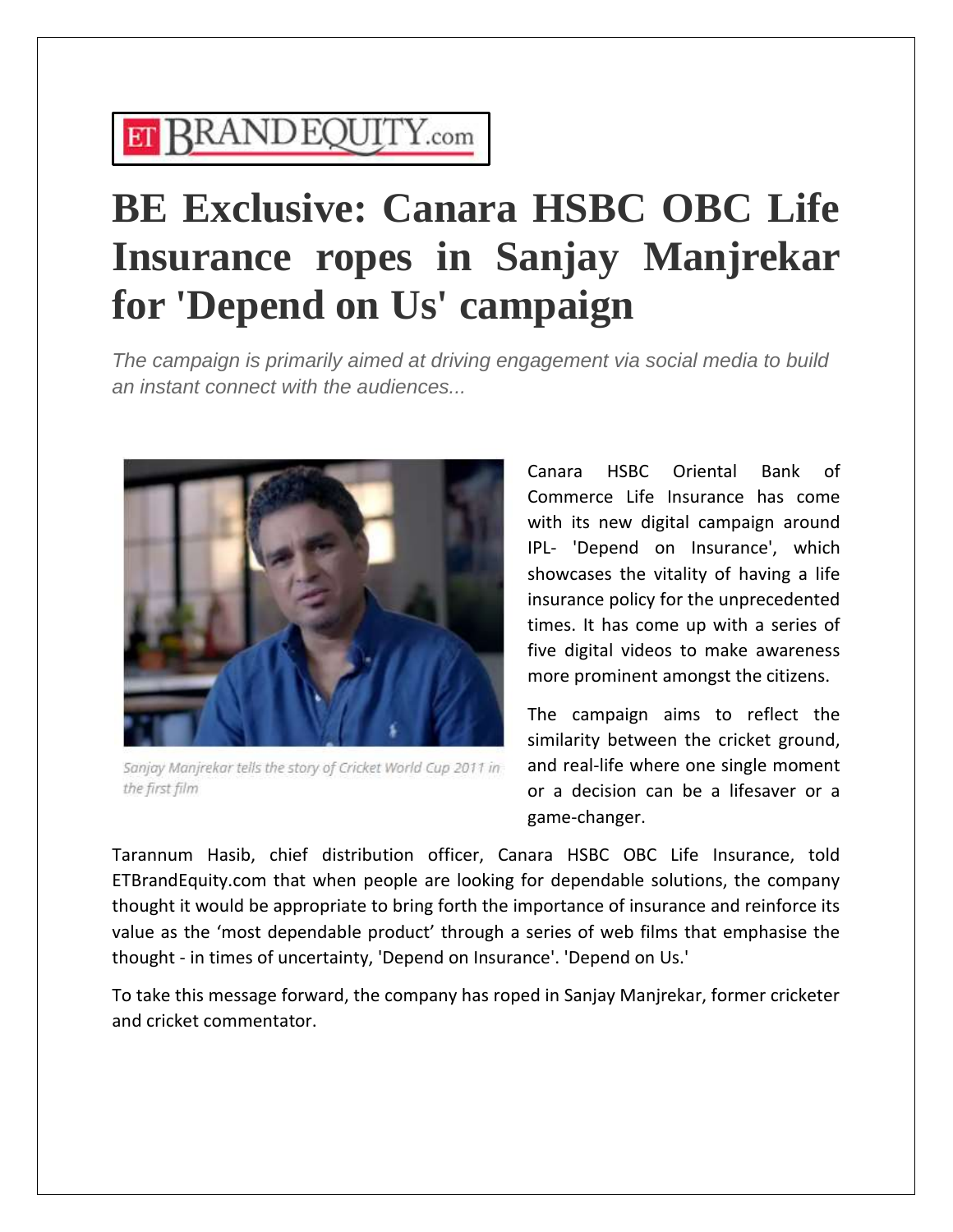## Watch the film here:



"We wanted a face for the campaign who knows the inside-out of cricket, someone who has been both on the pitch and off the pitch and can share both points of view. While there were a few options that fitted the bill, we selected Sanjay Manjrekar as the face as he is an Indian cricket commentator and former cricketer," she added.

She also said that the main objective through the campaign is to establish that 'whether it is cricket or life - when you are on a sticky wicket, you need someone you can depend on.

"Our earlier campaigns revolved around establishing our brand platform 'enabling customers to fulfil their promises to their loved ones.' This campaign is about Canara HSBC OBC Life Insurance's promise to customers; that we are a dependable insurance company, you can depend on us," she said.

The campaign aims to capture the insight of the current pandemic situation. "COVID-19 has created a lot of uncertainty and insecurity in people's minds. People worry about their family's future in these uncertain times. Not knowing when the situation will improve, they want to secure the future of their family. This insight led us to create a campaign that positions insurance as the answer to all their doubts when it comes to their financial security, and their family's well-being, and thus the campaign," she added.

The company picked IPL as the appropriate time to maximise the reach and it draws a parallel between cricket and insurance.